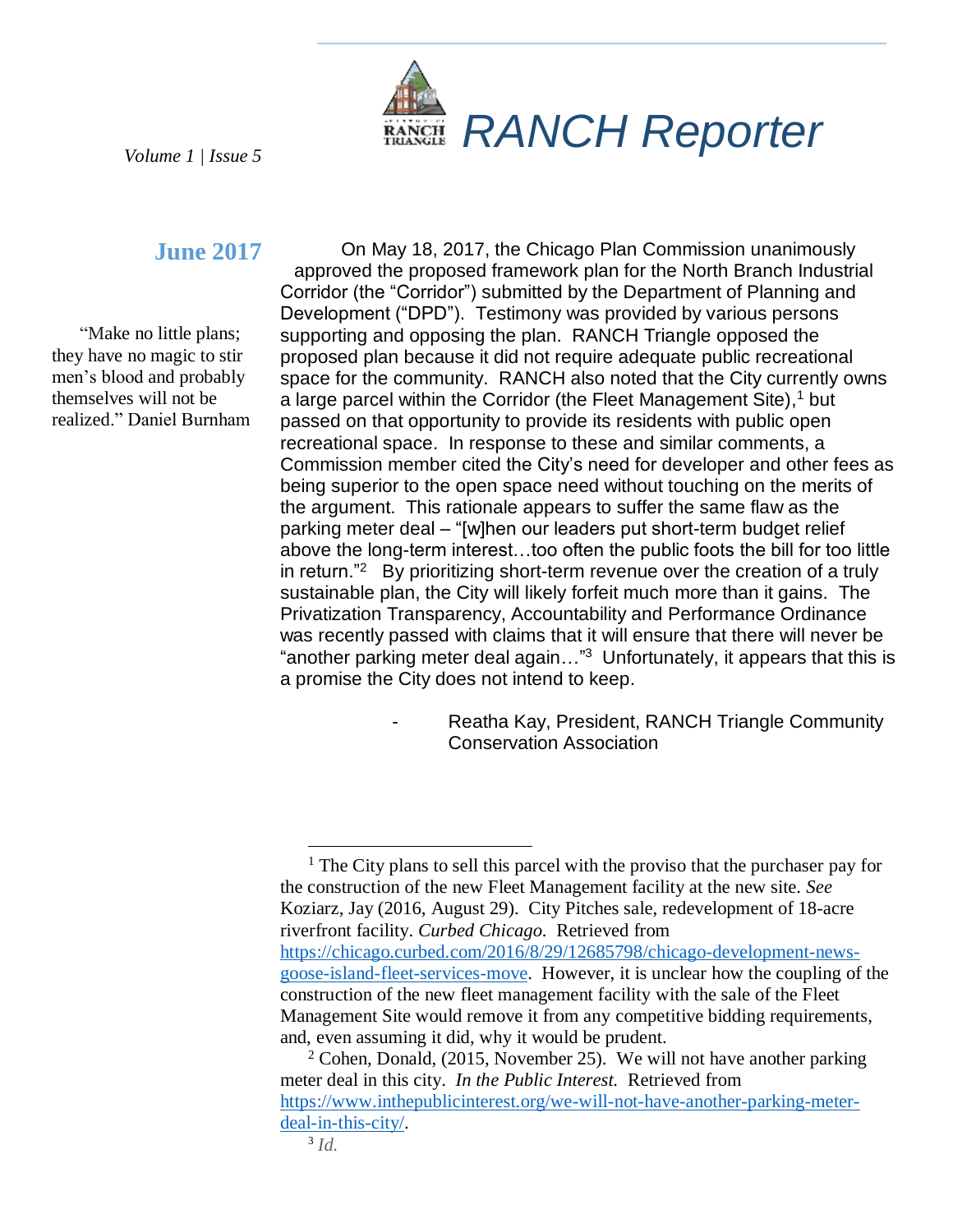## **Do the "Open Space Realities" Asserted by DPD Hold Water, or Are They All Wet?**

Throughout the North Branch Industrial Corridor framework plan process, many Aldermen, community groups, and community members have called for a commitment to provide significant open recreational space as a part of the plan. On April 14, 2017, during the public comment period, the Chicago Department of Planning and Development ("DPD") circulated an email that "direct[s] stakeholders to additional information" that purports to "illustrate[] the open space realities of adjacent neighborhoods…"<sup>4</sup> The additional information to which they directed the public included links to the Chicago Park District's "Land Acquisition Plan" and to one of the City's "Open Space Inventory" maps (the "DPD Map").<sup>5</sup> An article in the February 2017 issue of the RANCH Reporter challenges the logic of the "Land Acquisition Plan's" inclusion of the entirety of Lincoln Park in its open space analysis for the neighborhood (*see* "*[Urbs in Horto](http://files.constantcontact.com/13b0855e001/046a9506-cd83-4b46-b2f1-aa4a34e442ba.pdf?ver=1487349218000) - Slogan or Motto*"). The DPD Map does little to support DPD's position, and does not accurately represent the open space realities of the Lincoln Park community.

The DPD Map provided in the April 14, 2017 email presents all the land within Lincoln Park's boundaries essentially as open, uninterrupted green space. However, other maps show a much different picture. A quick search of the internet can pull up an image, from Google Maps, of Lincoln Park. <sup>6</sup> This map shows the various bodies of water that are included in Lincoln Park, such as the Lagoon, North Pond, South Pond and Diversey Harbor - the acreage of all of which appears to be included in the Chicago Park District's open space calculation, but none of which is specifically displayed on the DPD Map. Additionally, when you zoom in, this map shows the approximate footprint of the various buildings and attractions located throughout the park which, again, are not represented on the DPD Map. Although both maps show the recreational fields clustered in the southeast corner of the park, only by looking at one of these two maps can you understand why – there is limited space where you can put them.

While the beauty and value that Lincoln Park adds to this community and the City is undeniable, it is in no way a substitute for its real open space needs. While DPD's April 14, 2017, email suggests that the community's position regarding the need for additional open recreational space is one based in fantasy, a comparison of the two maps

 $\overline{\phantom{a}}$ 

<sup>&</sup>lt;sup>4</sup> April 14, 2017 email from DPD. (Copy of text of email [here\)](http://files.constantcontact.com/13b0855e001/ab4981ee-5565-4505-b139-4054bab90c9f.pdf?ver=1497970635000).

<sup>5</sup>[https://www.cityofchicago.org/content/dam/city/depts/dcd/temp/NBCommun](https://www.cityofchicago.org/content/dam/city/depts/dcd/temp/NBCommunityAreaOpenSpace.pdf) [ityAreaOpenSpace.pdf](https://www.cityofchicago.org/content/dam/city/depts/dcd/temp/NBCommunityAreaOpenSpace.pdf) (the "DPD Map").

<sup>6</sup> <https://www.google.com/maps/@41.9250741,-87.6377506,15z>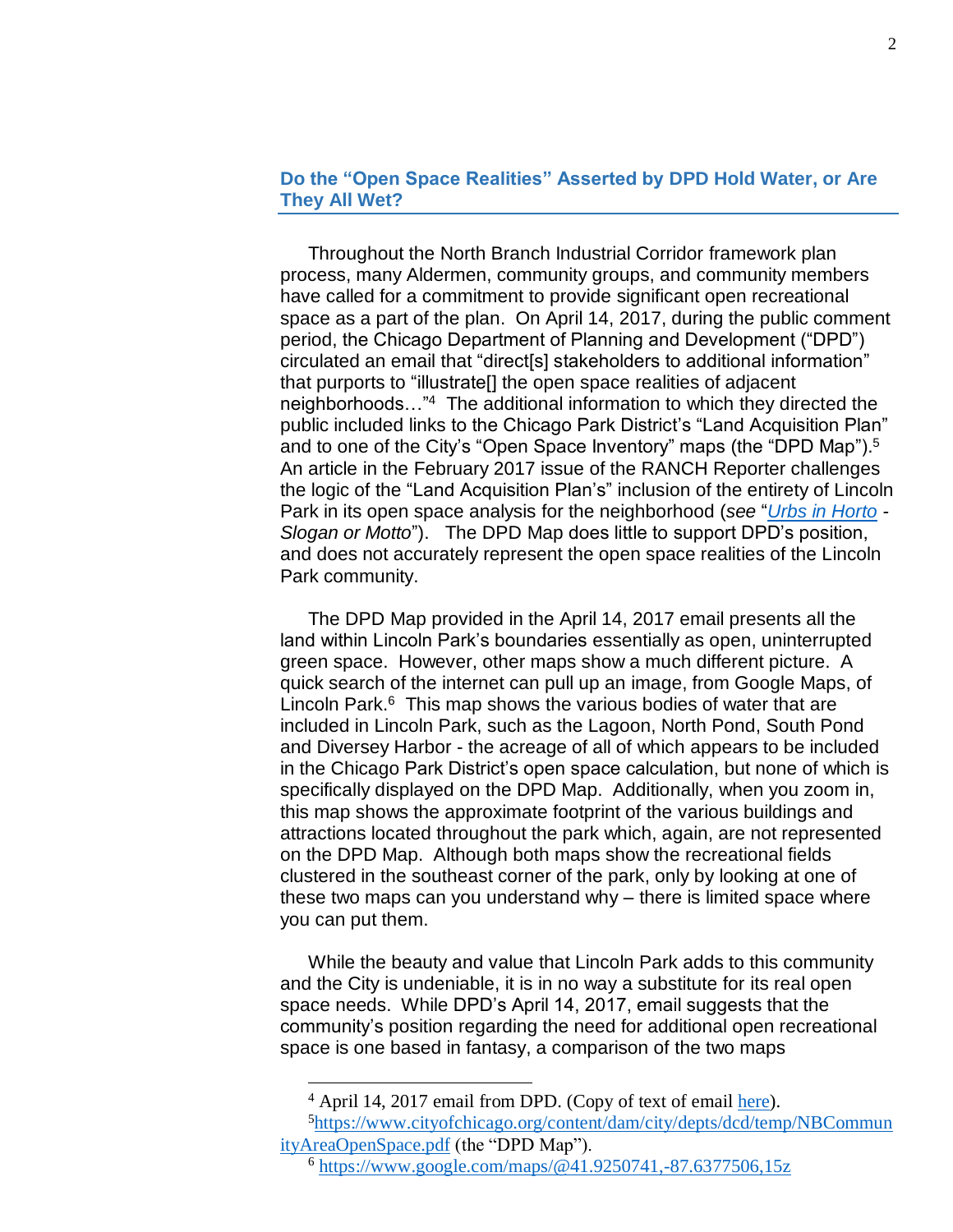demonstrates that it is the community's position that better reflects the "open space realities."

The framework plan adopted by the Plan Commission on May 18, 2017, provides for 10 acres of "publicly accessible open space within Planned Developments for sports and recreational activities..."<sup>7</sup> However, without a requirement that these 10 acres be contiguous, any promise to provide meaningful open-recreational space is rendered illusory. The City still has an opportunity to provide needed and meaningful public, open recreational space in the North Branch Industrial Corridor. Let's hope the City makes good on its promise, and turns this 10 acre commitment into an open-recreational space reality.

#### **Something for Everyone**

The planters along Armitage and Halsted have been planted and are blooming – a harbinger that summer is coming. In addition to helping to beautify the neighborhood and making the streetscape more inviting, these planters demonstrate a care and pride in our community. The planters, and other RANCH sponsored events, including the upcoming Third-Thursday Concert Series, are made possible by the support of the members of RANCH Triangle - residents and businesses alike. The maintenance of the planters is RANCH's largest expense, costing over \$5,000.00 per year. Therefore, we would like to recognize the following donors as "Planter Fund Sponsors," whose generous donations of \$100.00 or more go far in helping RANCH maintain the planters and keep them looking beautiful all year long - something for everyone to enjoy.

#### 2017 Planter Fund Sponsors

Chuck Griffin - \$500.00 Todd Hatfield - \$500.00 David Lissner - \$500.00 Michael McDermott - \$500.00 Randy Steinmeyer - \$500.00 Reatha and Harris Kay - \$350.00 Anne Phillips - \$250.00 James Snyder - \$250.00 Thereseann Seeger - \$150.00 Ellen Frisbie - \$100.00 Susie and Eddie Linker - \$100.00 Shaun, Micheline and Madeleine Pergande - \$100.00

<sup>7</sup> *Draft North Branch Framework Plan – Revisions,* text revisions to Principle 3.5 on page 54. (Click [here\)](https://www.cityofchicago.org/content/dam/city/depts/dcd/supp_info/industrial/NB_Framework_Revisions.pdf). "[F]ields for team sports and other recreational needs of not less than 10 acres…will be included within portions of sites that can accommodate larger open spaces." *Id.* Please click [here](https://www.cityofchicago.org/content/dam/city/depts/dcd/supp_info/industrial/Draft_North_Branch_IC_Framework_Design_Guidelines.pdf) for link to *Mayor Emanuel's Industrial Corridor Modernization North Branch Framework* (May 2017), *see* pp. 54-59.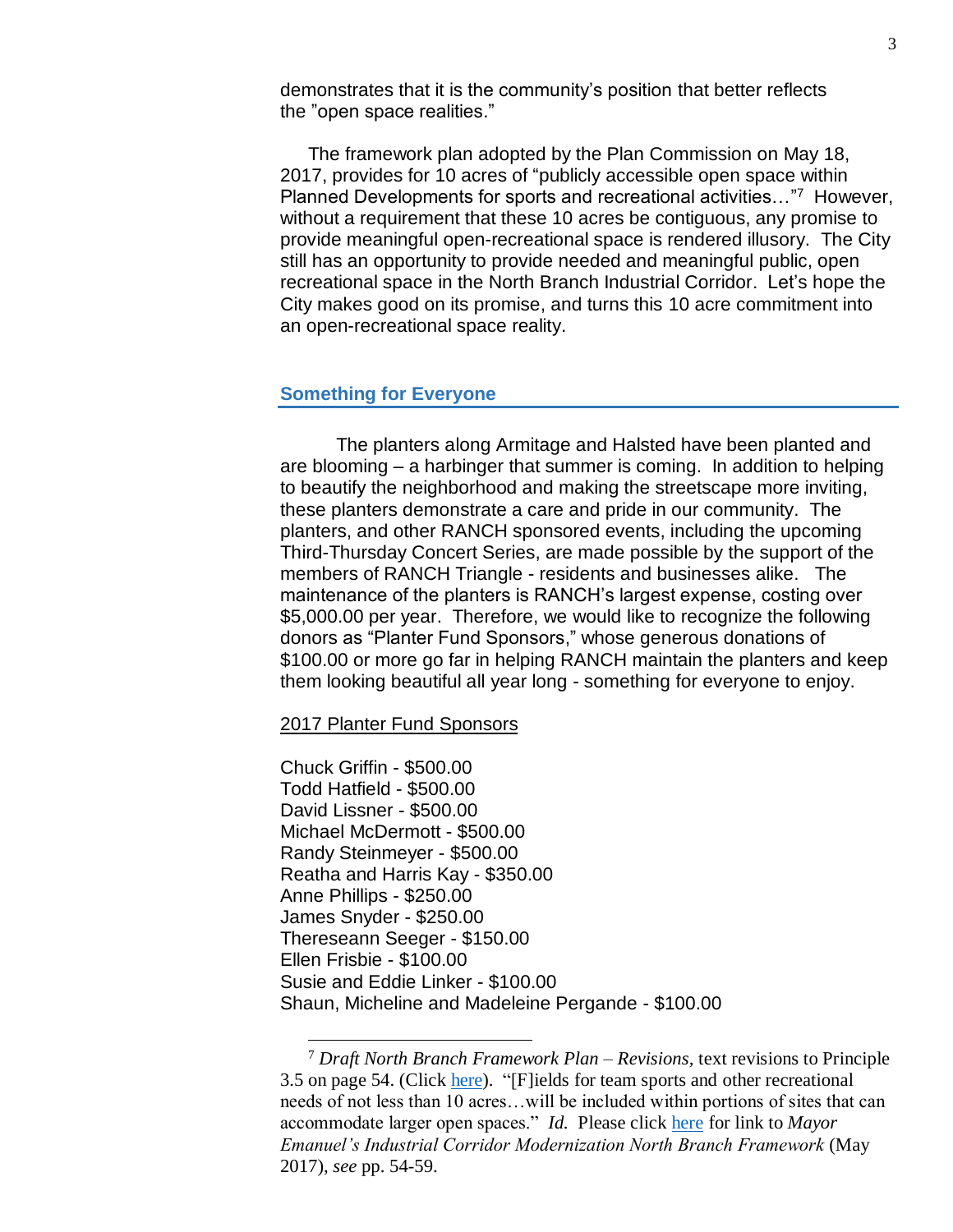Jeffrey Price - \$100.00

#### 2016 Planter Fund Sponsors

Bridgeview Bank - \$500.00 CBA - \$500.00 Bridget Dougherty - \$500.00 Randy Steinmeyer - \$500.00 Tripoli Tap - \$250.00 Judith Anderson - \$200.00 Demi and Jeff Brand - \$100.00 Susan and Robert Culver - \$100.00 Patrick Hickey - \$100.00 Perry Kamel - \$100.00 Lincoln Park Gems - \$100.00 David Lissner - \$100.00 Sonja Modzik – 100.00 Scott Nations - \$100.00 Premier Allergy, Asthma & Sinus Care - \$100.00 Shirley Salas - \$100.00

We would also like to thank Lifeway Kefir, and the Adams Park Advisory Council, for their generosity, who, along with RANCH Triangle, help make the Third-Thursdays Concert Series possible, and Olivet Nazarene University and @properties for their generosity in funding the renovation of the basketball court at Clybourn Park.

Finally, thank you to all members of RANCH Triangle for your financial donations and all those who donate their time in support of RANCH.

### **Upcoming Events**

**Sunday Summer Sipper – Sunday, June 25, 5:00 pm – 7:00 pm at Fire Station Park (Larabee, South of Armitage).** Featuring hors d'oeuvres, beverages magic, music and more! Hosted by Lincoln Central Association.

**Concert at Trebes Park – June 27, 7:00 – 9:00.** Come enjoy an evening concert as Jackpot Donnie performs an awesome blend of reggae, rock, funk, and blues. Bring a blanket, pack a picnic, spread out, and relax.

**Movies in the Parks at Trebes – July 11, 8:00 pm – 10:00 pm.** Join Movies in the Parks for the showing of "Moana."

**Third-Thursdays Concert Series – July 20, 2017 from 6:30 – 8:00 at Adams Playground Park.** Join us for live music from a long-time park